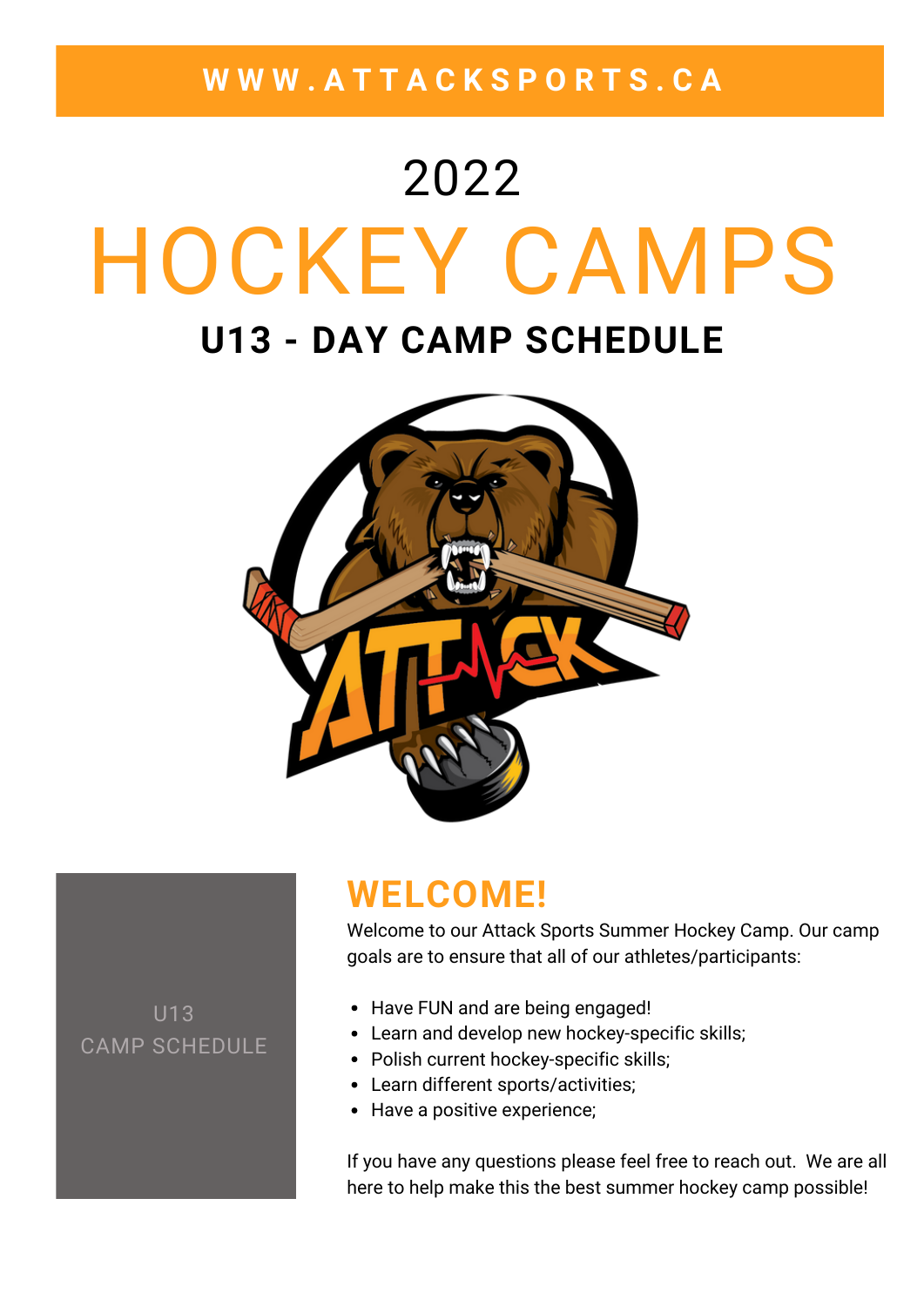#### FEELING SICK

If your athlete is feeling sick or have the onset of *ANY* symptoms including fever, sore throat, cough, or runny nose, please let our camp director know immediately.

We ask that your athlete *DOES NOT* participate in the day's activities if your athlete has any symptoms of any kind OR (or those who reside with you) are exhibiting symptoms.

### ATTACK MERCHANDISE

- Camp Hoodie  $\circ$  \$50
- Camp TShirt  $\circ$  \$20
- Attack Skate Guards  $0$  \$15
- Skate Sharpening \$7.50 *(on-site)*
- Private Skating Treadmill  $0<sup>545</sup>$
- Private Shooting Session  $0<sup>545</sup>$



# **U13 WEEK SCHEDULE**

Outlined below is the weekly day to day schedule for our U13 summer hockey camps. The camp director and Attack Sports staff/instructors will be available to assist all athletes with the daily activities.

#### **MONDAY to THURSDAY SCHEDULE**

8:45 to 9:00am ATHLETE ARRIVAL Drop bag off at dressing room 9:00 to 10:00am DRYLAND TRAINING • 10:00 to 10:45am STICKHANDLING SESSION 10:45 to 11:30am SNACK / READY FOR ICE 15 min for snack 30 min to get dressed/ready for ice • 11:30 to 12:30pm 1st ICE SESSION Powerskating  $\circ$  Skating with the puck • 12:30 to 1:00pm LUNCH 15 min to get dressed/ready for other activities 15 min for lunch 1:00 to 2:00pm MULTI-SPORT SESSION 15 min skill session 45 min game(s) • 2:00 to 2:45pm SHOOTING SESSION 2:45 to 3:15pm SNACK / READY FOR ICE 15 min snack 15 min to get ready for ice other activities 3:15 to 4:15pm 2nd ICE SESSION Skill stations Hockey concepts / SAGs 4:15 to 4:30pm ATHLETE PICK-UP

*PLEASE NOTE: Day-to-day schedule may change throughout the week depending upon weather.*